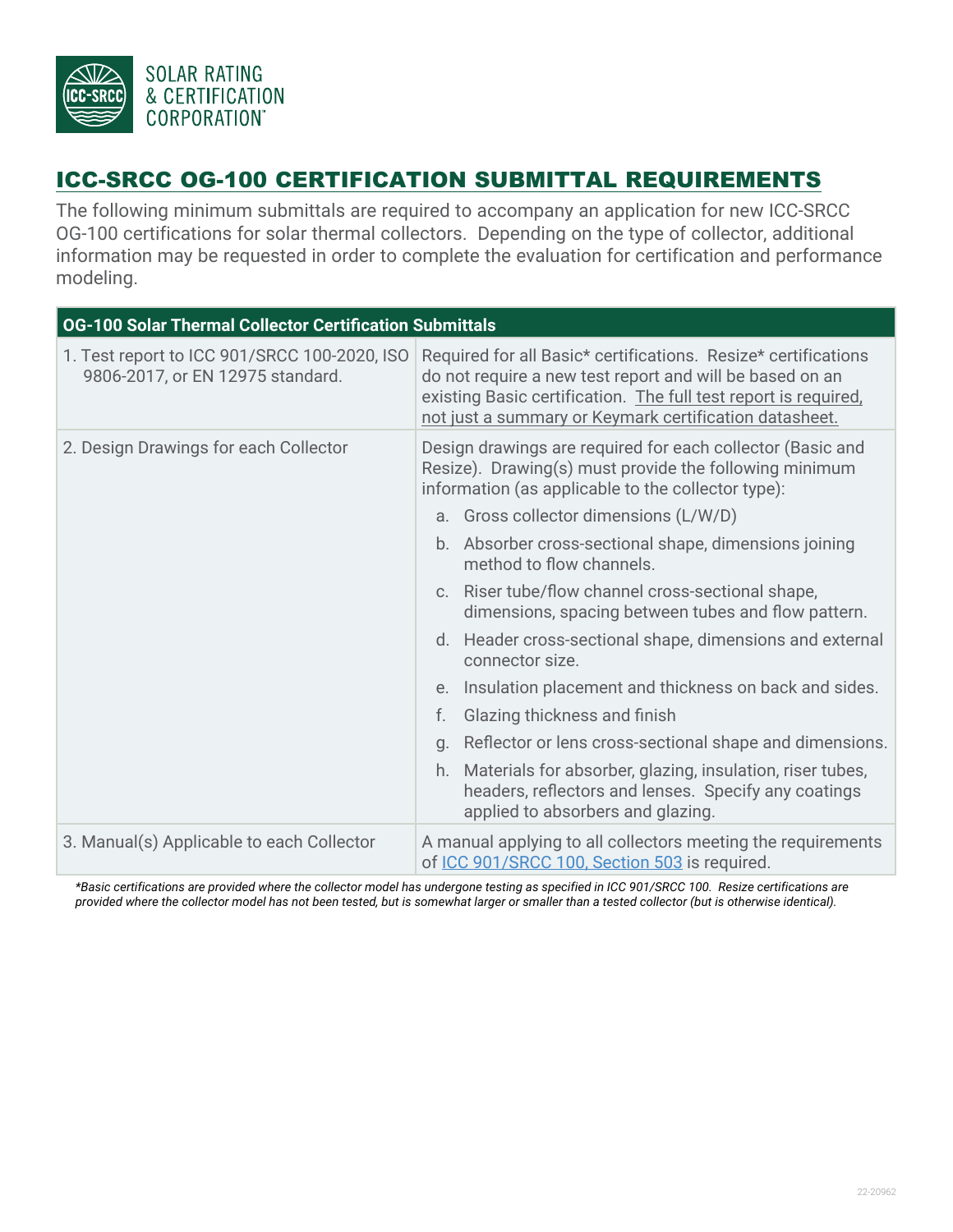

## ICC-SRCC OG-300 & 400 CERTIFICATION SUBMITTAL REQUIREMENTS

The following minimum submittals are required to accompany an application for new ICC-SRCC OG-300 (domestic) and OG-400 (pool) solar water heater certifications. Depending on the type of system, additional information may be requested in order to complete the evaluation for certification and performance modeling.

| OG-300 & OG-400 Solar Water Heating System Certification Submittals   |                                                                                                                                                                                                                                                                                                                                                                                                                                                                                                                                                      |  |
|-----------------------------------------------------------------------|------------------------------------------------------------------------------------------------------------------------------------------------------------------------------------------------------------------------------------------------------------------------------------------------------------------------------------------------------------------------------------------------------------------------------------------------------------------------------------------------------------------------------------------------------|--|
| 1. System Schematic                                                   | A schematic showing each component in the installed system<br>must be provided.                                                                                                                                                                                                                                                                                                                                                                                                                                                                      |  |
| 2. Bill of Materials                                                  | A bill of materials listing each component in the system must be<br>provided. Where a specific (non-generic) component is specified,<br>must indicate the manufacturer and model number. *Note: BOM<br>may be combined with the system schematic.                                                                                                                                                                                                                                                                                                    |  |
| 3. Component Specification Sheets                                     | Specification sheets must be provided for the following off-<br>the-shelf components listed in the BOM: pumps, external heat<br>exchangers, controllers, tanks, PV modules                                                                                                                                                                                                                                                                                                                                                                           |  |
| 4. Design Drawings for any Custom<br><b>Tanks and Heat Exchangers</b> | Design drawings are required for each custom tank and heat<br>exchanger included in the system. Drawings must provide the<br>following minimum information (as applicable):<br>a. Gross tank dimensions (outside insulation)<br>b. Storage vessel dimensions (inside insulation)<br>Insulation placement and thickness.<br>C <sub>1</sub><br>d. Location and size of each connection port.<br>e. Location and size of heating elements, burners and sensors.<br>f.<br>Dip tube diameter, length and location.<br>Drain port location and size.<br>q. |  |
| 5. Manual(s) Applicable to each<br>System                             | Installation and operation manuals applying to all systems<br>meeting the requirements of ICC 900/SRCC 300, Section 403 (for<br>domestic solar water heating systems) or ICC 902/SRCC 400,<br>Chapter 6 (for solar pool heaters) are required. *Note: Installation<br>and operation may be addressed in the same document so long as<br>all of the required information is provided.                                                                                                                                                                 |  |